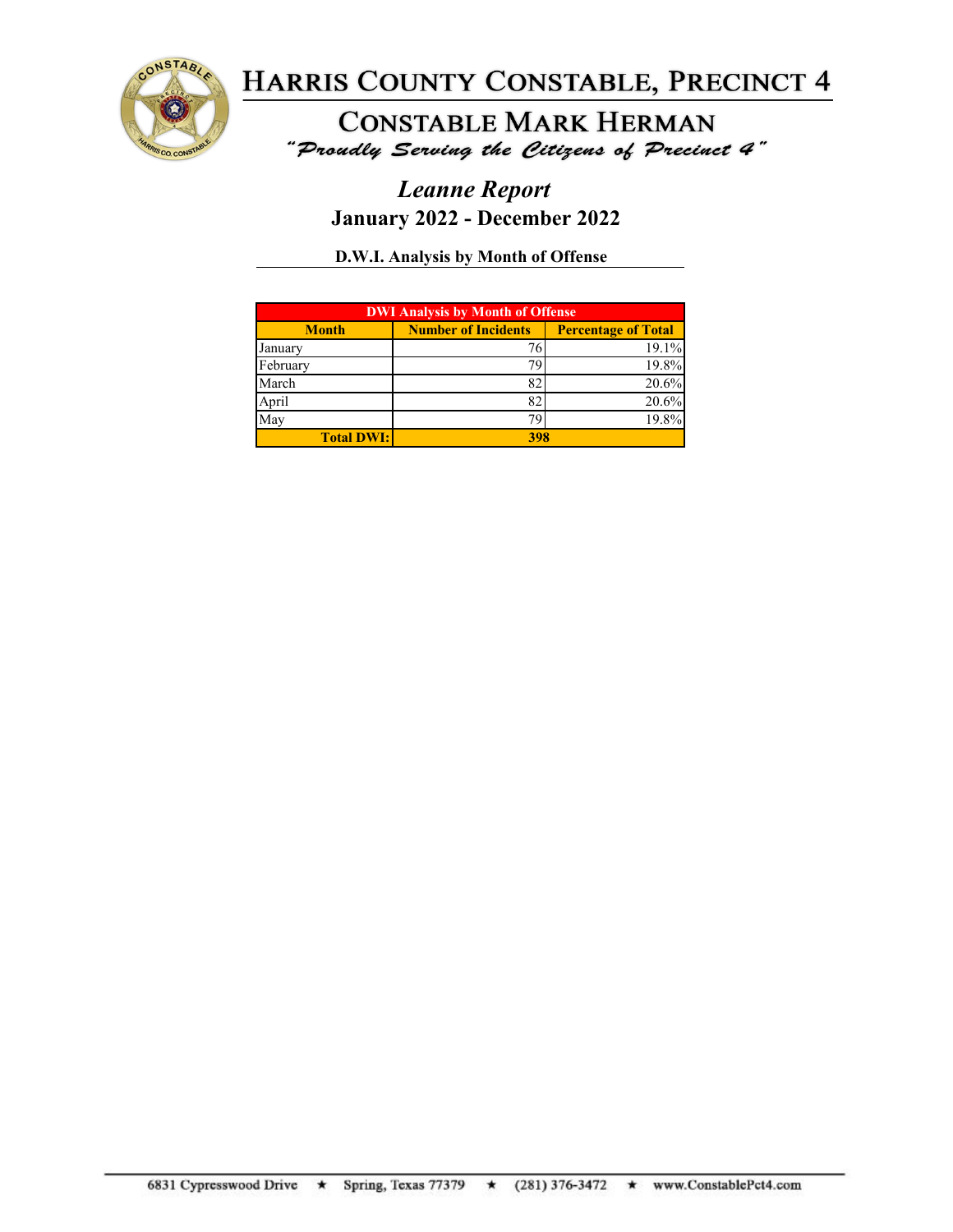

**CONSTABLE MARK HERMAN** "Proudly Serving the Citizens of Precinct 4"

*Leanne Report* **January 2022 - December 2022**

**D.W.I. Analysis by Accident Category**

| <b>DWI Analysis of Accident Category</b> |                            |                            |  |
|------------------------------------------|----------------------------|----------------------------|--|
| <b>Accident Category</b>                 | <b>Number of Incidents</b> | <b>Percentage of Total</b> |  |
| Accident                                 |                            | 24.9%                      |  |
| No Accident                              | 299                        | $75.1\%$                   |  |
| <b>Total DWI:</b>                        | 398                        |                            |  |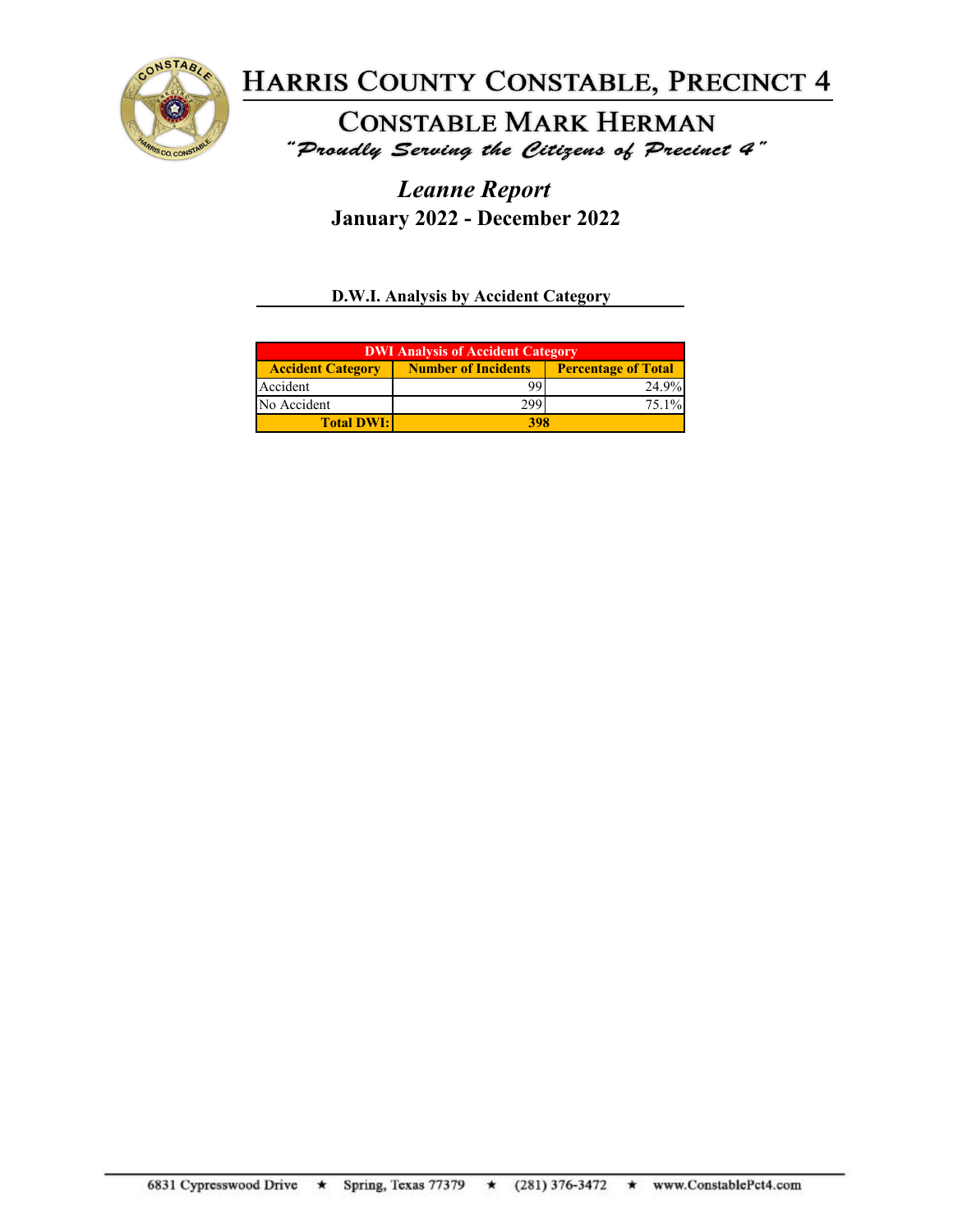

**CONSTABLE MARK HERMAN** "Proudly Serving the Citizens of Precinct 4"

*Leanne Report* **January 2022 - December 2022**

**D.W.I. Analysis by Breath Test Refusal**

| <b>DWI Analysis of Breath Test Refusal</b> |                            |                            |  |
|--------------------------------------------|----------------------------|----------------------------|--|
| <b>Breath Test</b>                         | <b>Number of Incidents</b> | <b>Percentage of Total</b> |  |
| Accepted                                   |                            | 43.2%                      |  |
| Refused                                    |                            | 56.8%                      |  |
| <b>Total DWI:</b>                          | 398                        |                            |  |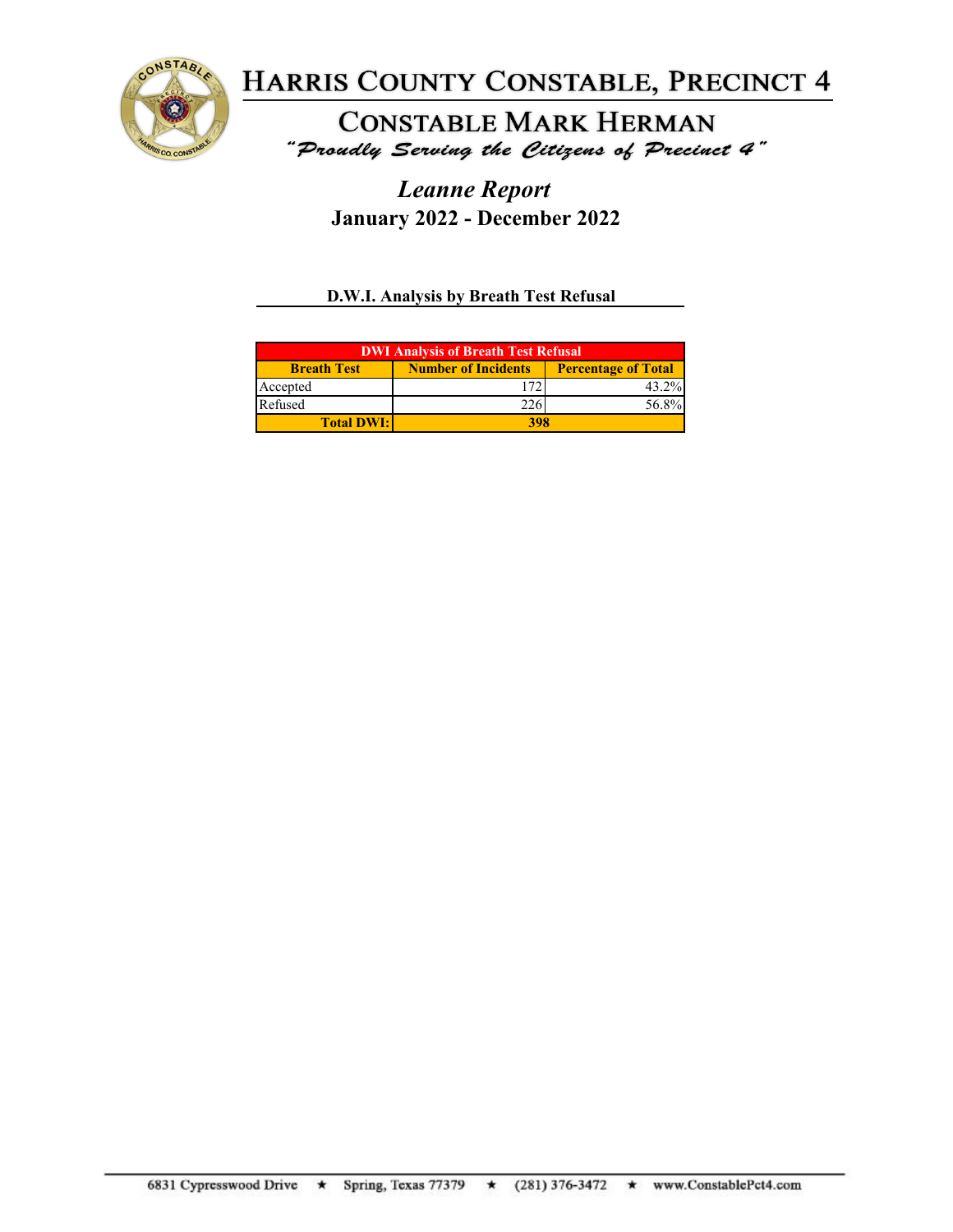

**CONSTABLE MARK HERMAN** "Proudly Serving the Citizens of Precinct 4"

*Leanne Report* **January 2022 - December 2022**

### **D.W.I. Analysis by BAC Result**

| <b>DWI Analysis of BAC Results</b> |                            |                            |  |
|------------------------------------|----------------------------|----------------------------|--|
| <b>Breath Test</b>                 | <b>Number of Incidents</b> | <b>Percentage of Total</b> |  |
| Under 0.08                         |                            | 4.1%                       |  |
| $0.08 \text{ to } 0.11$            |                            | 3.3%                       |  |
| $0.12$ to $0.20$                   | 105                        | 86.1%                      |  |
| $0.21$ to $0.30$                   |                            | 6.6%                       |  |
| $0.31$ to $0.40$                   |                            | $0.0\%$                    |  |
| <b>Total Breath Tests:</b>         | 122                        |                            |  |
|                                    |                            |                            |  |
| <b>Total DWI:</b>                  | 398                        |                            |  |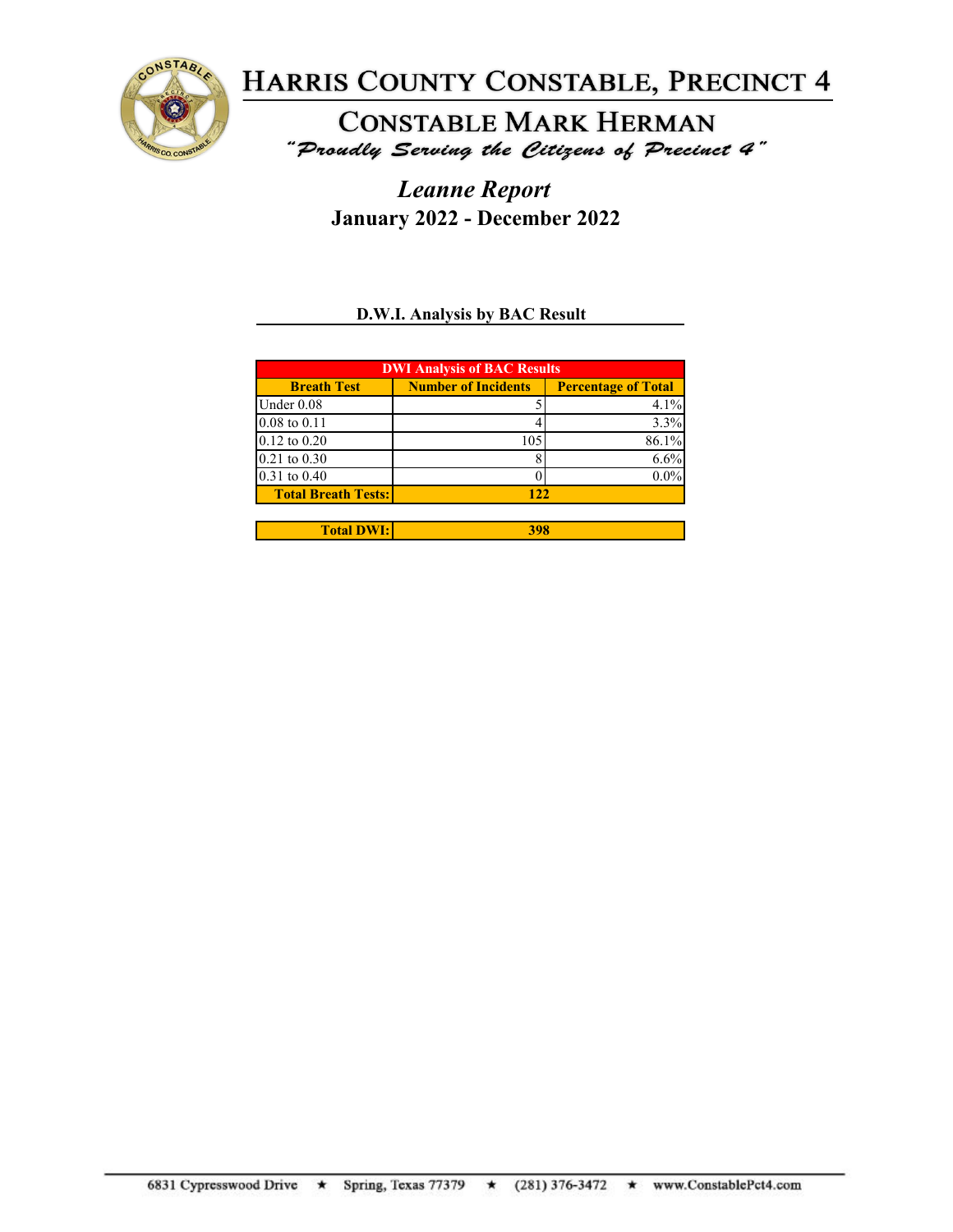

**CONSTABLE MARK HERMAN** "Proudly Serving the Citizens of Precinct 4"

*Leanne Report* **January 2022 - December 2022**

**D.W.I. Analysis by Blood Draw Warrant Obtained**

| <b>DWI Analysis by Blood Draw Warrant vs. Breath Test</b> |                            |                            |  |
|-----------------------------------------------------------|----------------------------|----------------------------|--|
| <b>Accident Category</b>                                  | <b>Number of Incidents</b> | <b>Percentage of Total</b> |  |
| Breath Test Provided                                      | 72                         | 43.2%                      |  |
| <b>Warrant Obtained</b>                                   | 214                        | 53.8%                      |  |
| <b>Total DWI:</b>                                         | 398                        |                            |  |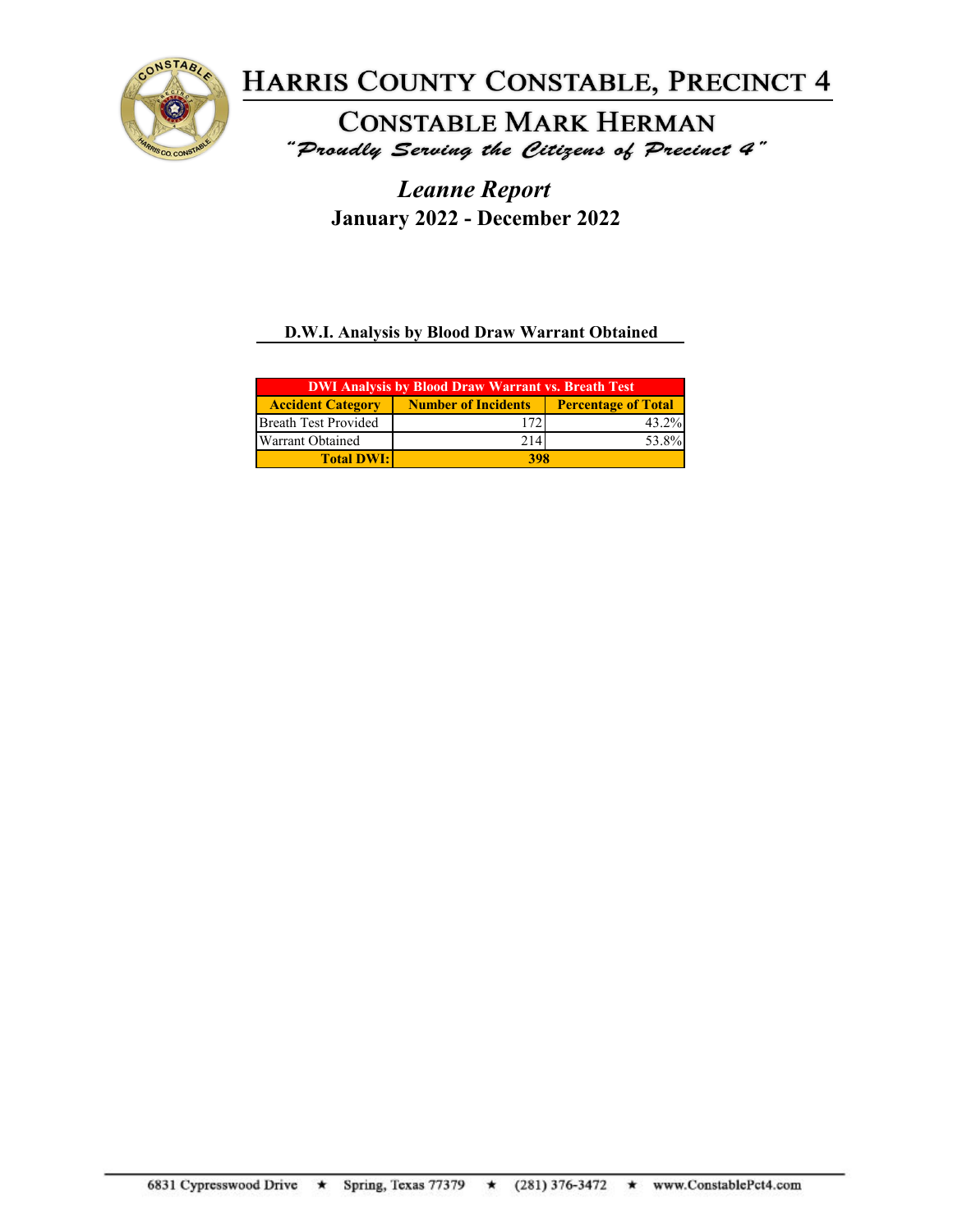

**CONSTABLE MARK HERMAN** "Proudly Serving the Citizens of Precinct 4"

*Leanne Report* **January 2022 - December 2022**

### **D.W.I. Analysis by Felony vs. Misdemeanor Charges**

| <b>DWI Analysis by Felony vs. Misdemeanor Charges</b> |                                                          |       |  |
|-------------------------------------------------------|----------------------------------------------------------|-------|--|
| <b>Accident Category</b>                              | <b>Number of Incidents</b><br><b>Percentage of Total</b> |       |  |
| Felony                                                | 44                                                       | 11.1% |  |
| Misdemeanor                                           | 354                                                      | 88.9% |  |
| <b>Total DWI:</b>                                     | 398                                                      |       |  |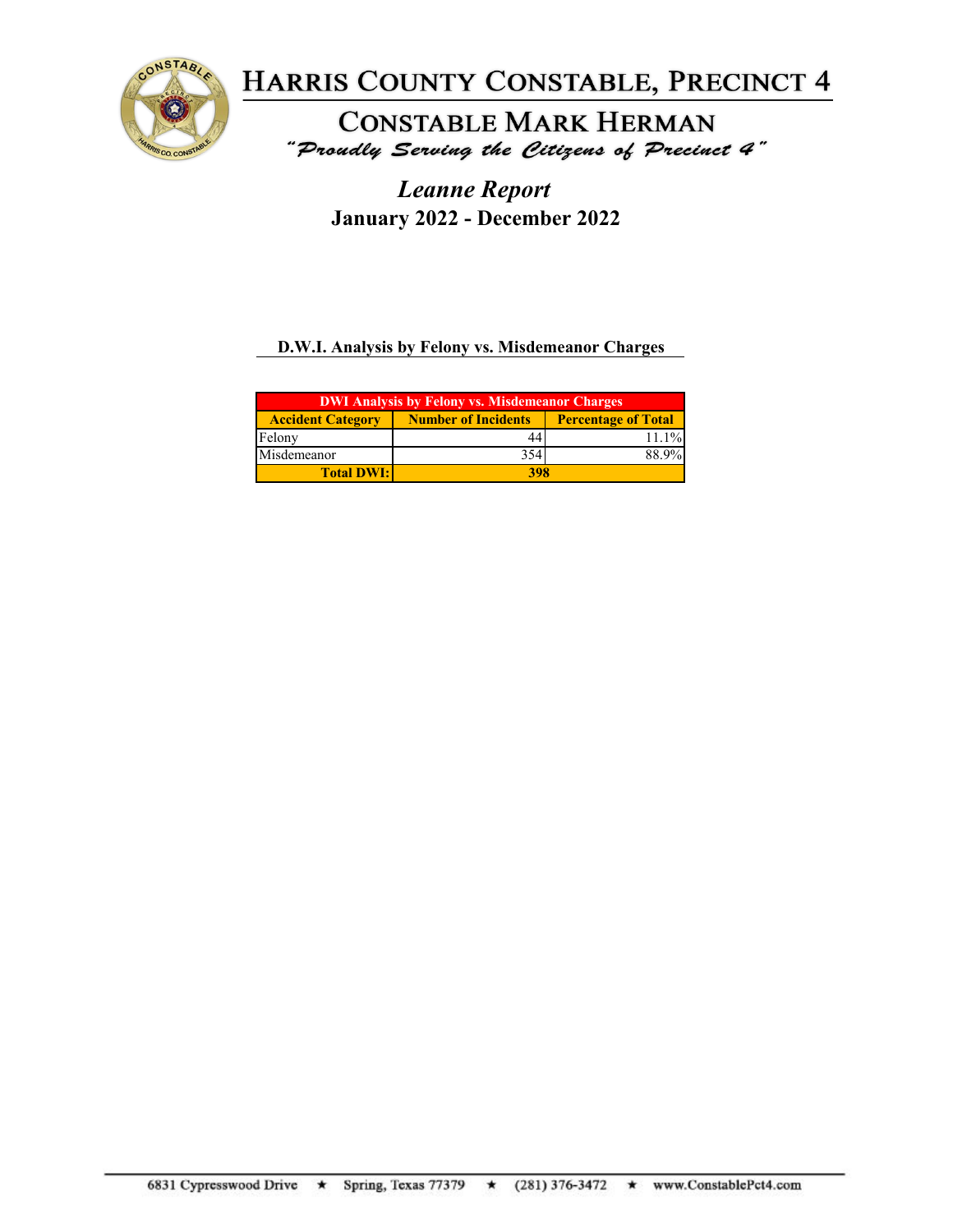

**CONSTABLE MARK HERMAN** "Proudly Serving the Citizens of Precinct 4"

## *Leanne Report* **January 2022 - December 2022**

**D.W.I. Analysis by Defendant's Age**

| <b>DWI Analysis by Defendant's Age</b> |                            |                         |
|----------------------------------------|----------------------------|-------------------------|
| <b>Age Group</b>                       | <b>Number of Incidents</b> | <b>Percent of Total</b> |
| $\leq$ 21                              | 20                         | $5.0\%$                 |
| $21 - 24$                              |                            | 12.3%                   |
| $25 - 49$                              | 282                        | 70.9%                   |
| $50+$                                  |                            | 11.8%                   |
| <b>Total DWI:</b>                      | 398                        |                         |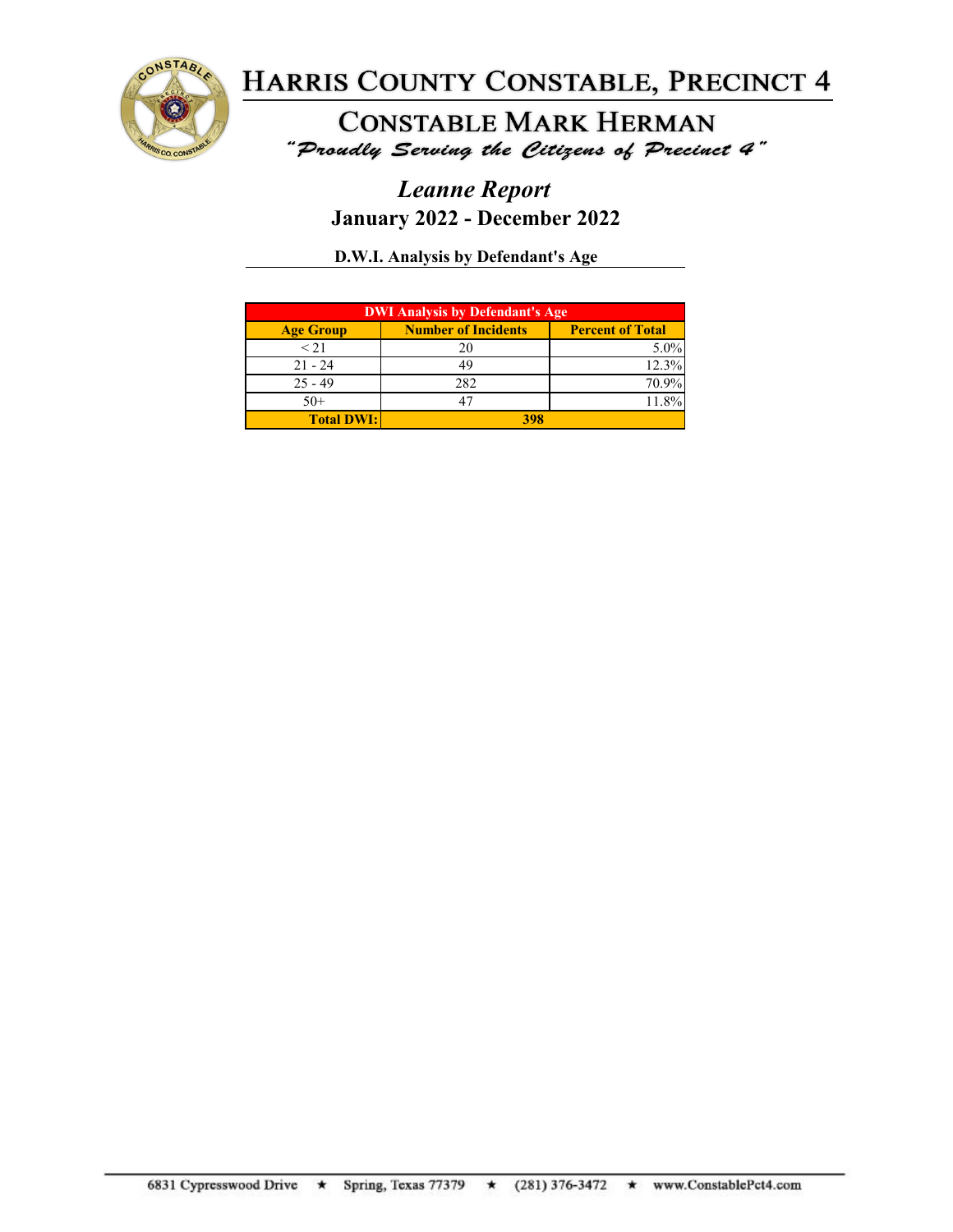

### **CONSTABLE MARK HERMAN** "Proudly Serving the Citizens of Precinct 4"

## *Leanne Report* **January 2022 - December 2022**

#### **D.W.I. Analysis by Defendant Race and Sex**

#### **Group: Females**

| <b>DWI Analysis by Defendant Race and Sex</b> |                            |                            |                          |
|-----------------------------------------------|----------------------------|----------------------------|--------------------------|
| Race                                          | <b>Number of Incidents</b> | <b>Percentage of Total</b> | <b>Percent of Total:</b> |
| White                                         | 69                         | 67.0%                      | 17.3%                    |
| Black                                         | 32                         | 31.1%                      | 8.0%                     |
| Asian                                         |                            | 1.9%                       | 0.5%                     |
| Indian                                        |                            | $0.0\%$                    | $0.0\%$                  |
| Pacific Islander                              |                            | $0.0\%$                    | $0.0\%$                  |
| Unknown                                       |                            | $0.0\%$                    | $0.0\%$                  |
| <b>Group Total:</b><br>103                    |                            |                            |                          |

#### **Group: Males**

| <b>DWI Analysis by Defendant Race and Sex</b> |                            |                            |                          |
|-----------------------------------------------|----------------------------|----------------------------|--------------------------|
| Race                                          | <b>Number of Incidents</b> | <b>Percentage of Total</b> | <b>Percent of Total:</b> |
| White                                         | 217                        | 73.6%                      | 54.5%                    |
| Black                                         | 70                         | 23.7%                      | 17.6%                    |
| Asian                                         |                            | 2.4%                       | 1.8%                     |
| Indian                                        |                            | $0.0\%$                    | $0.0\%$                  |
| Pacific Islander                              |                            | $0.0\%$                    | $0.0\%$                  |
| Unknown                                       |                            | 0.3%                       | 0.3%                     |
|                                               | <b>Group Total:</b>        |                            | 295                      |

| <b>CONTRACTOR</b><br><b>The Second</b><br><b>Total L</b> |  |
|----------------------------------------------------------|--|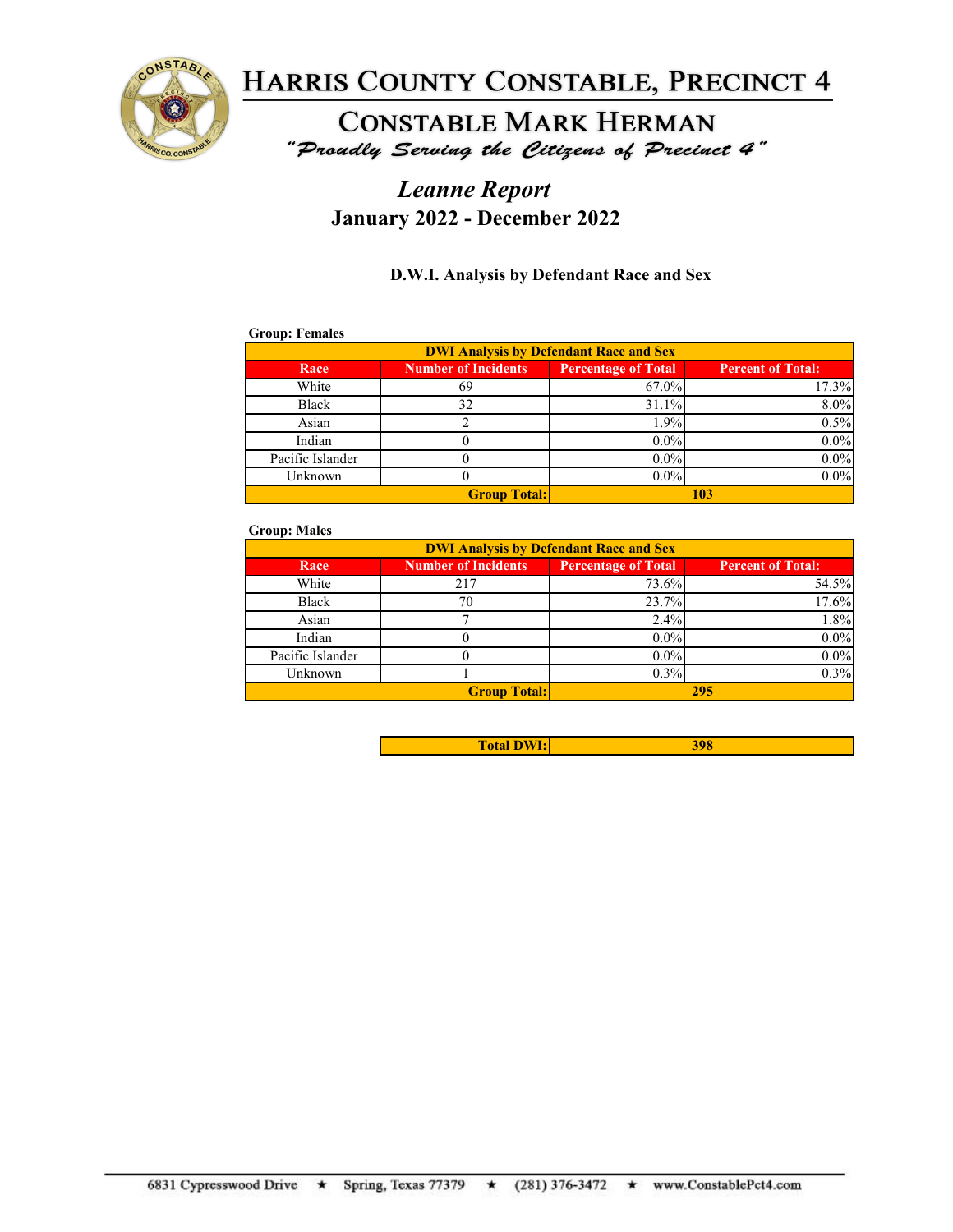

**CONSTABLE MARK HERMAN** "Proudly Serving the Citizens of Precinct 4"

## *Leanne Report* **January 2022 - December 2022**

#### **D.W.I. Analysis by Prior DWIs per Defedant**

| <b>DWI Analysis by Number of Prior DWI's per Defendant</b> |                            |                         |
|------------------------------------------------------------|----------------------------|-------------------------|
| <b>DWIs Per Defendant</b>                                  | <b>Number of Incidents</b> | <b>Percent of Total</b> |
|                                                            | 317                        | 79.6%                   |
|                                                            |                            | 12.8%                   |
|                                                            |                            |                         |
|                                                            |                            |                         |
| <b>Total DWI:</b>                                          | 398                        |                         |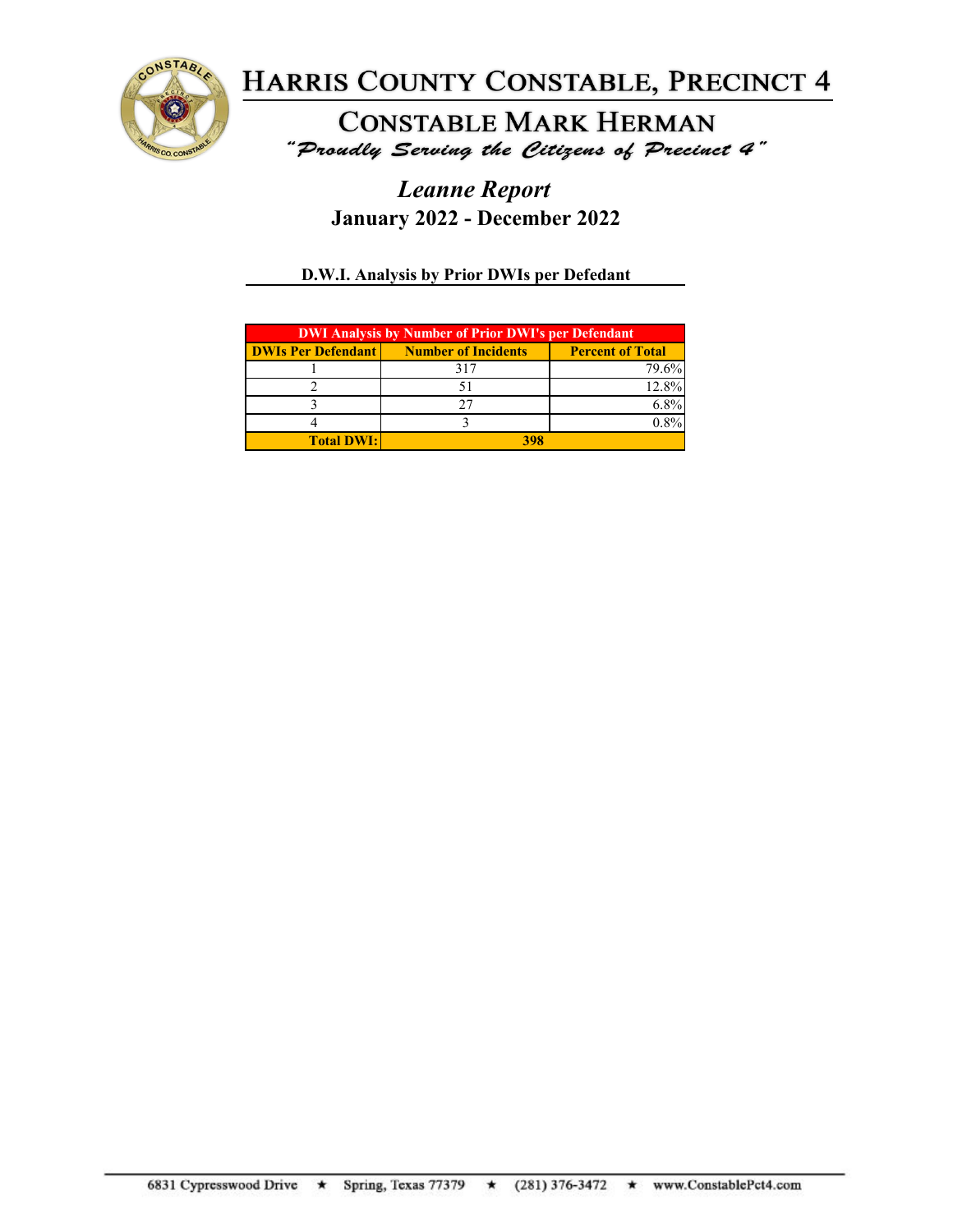

**CONSTABLE MARK HERMAN** "Proudly Serving the Citizens of Precinct 4"

## *Leanne Report* **January 2022 - December 2022**

#### **D.W.I. Analysis by Time of Occurrence**

| <b>DWI Analysis by Time of Occurrence</b> |                            |                         |
|-------------------------------------------|----------------------------|-------------------------|
| <b>Time Group</b>                         | <b>Number of Incidents</b> | <b>Percent of Total</b> |
| Midnight - 2am                            | 92                         | 23.1%                   |
| $2am - 4am$                               | 121                        | 30.4%                   |
| $4am - 8am$                               | 56                         | 14.1%                   |
| 8am - Noon                                |                            | $1.0\%$                 |
| Noon - 4pm                                |                            | 2.3%                    |
| $4pm - 8pm$                               | 30                         | 7.5%                    |
| 8pm - Midnight                            | 86                         | 21.6%                   |
| <b>Total DWI:</b>                         | 398                        |                         |